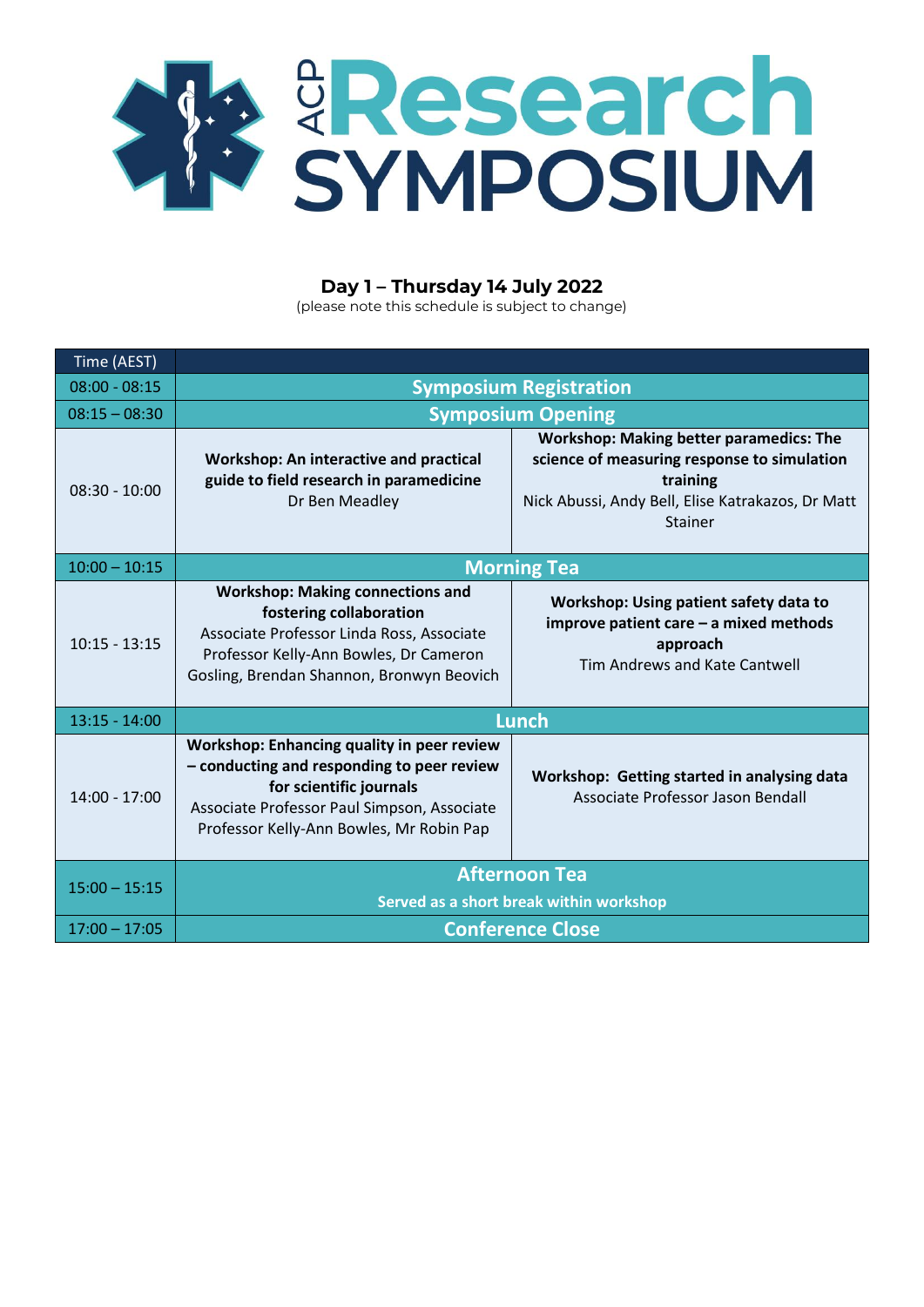

# **WORKSHOP OVERVIEWS**

### **Ben Meadley**

**An interactive and practical guide to field research in paramedicine**

Sometimes it's challenging to access datasets in order to undertake research in paramedicine. One alternative is field based research involving paramedics, patients, or both. However, field research comes with its own challenges. This interactive workshop, led by experienced researcher Dr Ben Meadley, will identify the complexities of in-field research, and provide participants with actionable strategies to ensure success. Participants will be actively engaged in scenarios and will design their own small field-based study. They will be provided feedback by Ben and other participants, so they can leave the workshop with the tools to start their own in-field study in paramedicine.

## **Nick Abussi, Andy Bell, Elise Katrakazos, Dr Matt Stainer**

**Making better paramedics: The science of measuring response to simulation training**

This workshop will introduce participants to the practice of applied research skills in a simulation environment, including methods for data collection, synthesis, and interpretation. It will showcase a variety of physiological research methodologies and tools including the use of hexoskin, astroskin and eye tracking technologies in a recorded high-fidelity clinical simulation using paramedic students and an experienced qualified paramedic practitioners. The research team will give their interpretation of the data set then facilitate an open floor discussion regarding the gathering and interpretation of the data and its relevance to the research question. Discussions will centre around the use of these types of research techniques to inform future developments in paramedic education and training

Research Question: What can the differences in physiological response to a highfidelity clinical simulation between novice paramedics and experienced paramedic practitioners tell us about its effect on performance?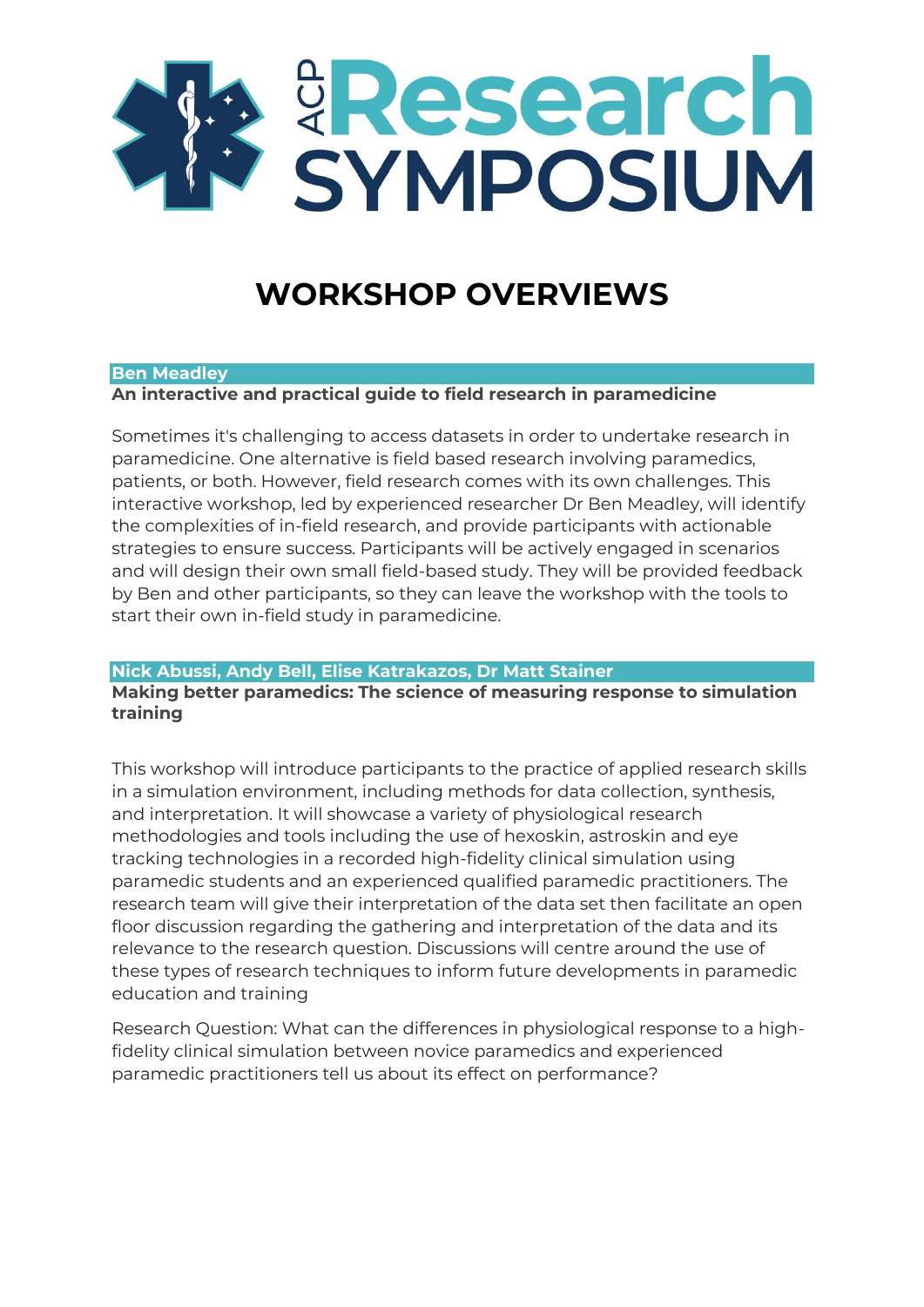

**Linda Ross, Kelly-Ann Bowles, Cameron Gosling, Brendan Shannon, Bronwyn Beovich**

**Making connections and fostering collaboration**

Making Connections and Fostering Collaboration will be a fully interactive workshop requiring participation from all in attendance. It is designed to bring together individuals with similar research interests and form connections and collaborations. The facilitators will guide participants through a process of proposing board research ideas which will then be defined and grouped into categories. Participants with like minded research ideas will then form small working groups each aided by a facilitator. Groups will discuss and expand on ideas before coming to some consensus about a number of achievable research questions with the aim of producing translatable outcomes for the paramedic profession. Facilitators will then help groups refine questions and discuss the steps moving forward to achieve a successful research collaboration.

### **Tim Andrews**

**Using patient safety data to improve patient care - a mixed methods approach** 

We will explore what patient safety data is, and how it can be used to identify patient safety trends through both quantitative and qualitative research methods.

This session will give the participants hands on experience with translating aggregate patient data into clear messages, with accuracy and transferability. This session will be aimed at both clinicians with limited research experience, as well as researchers with minimal quality review experience.